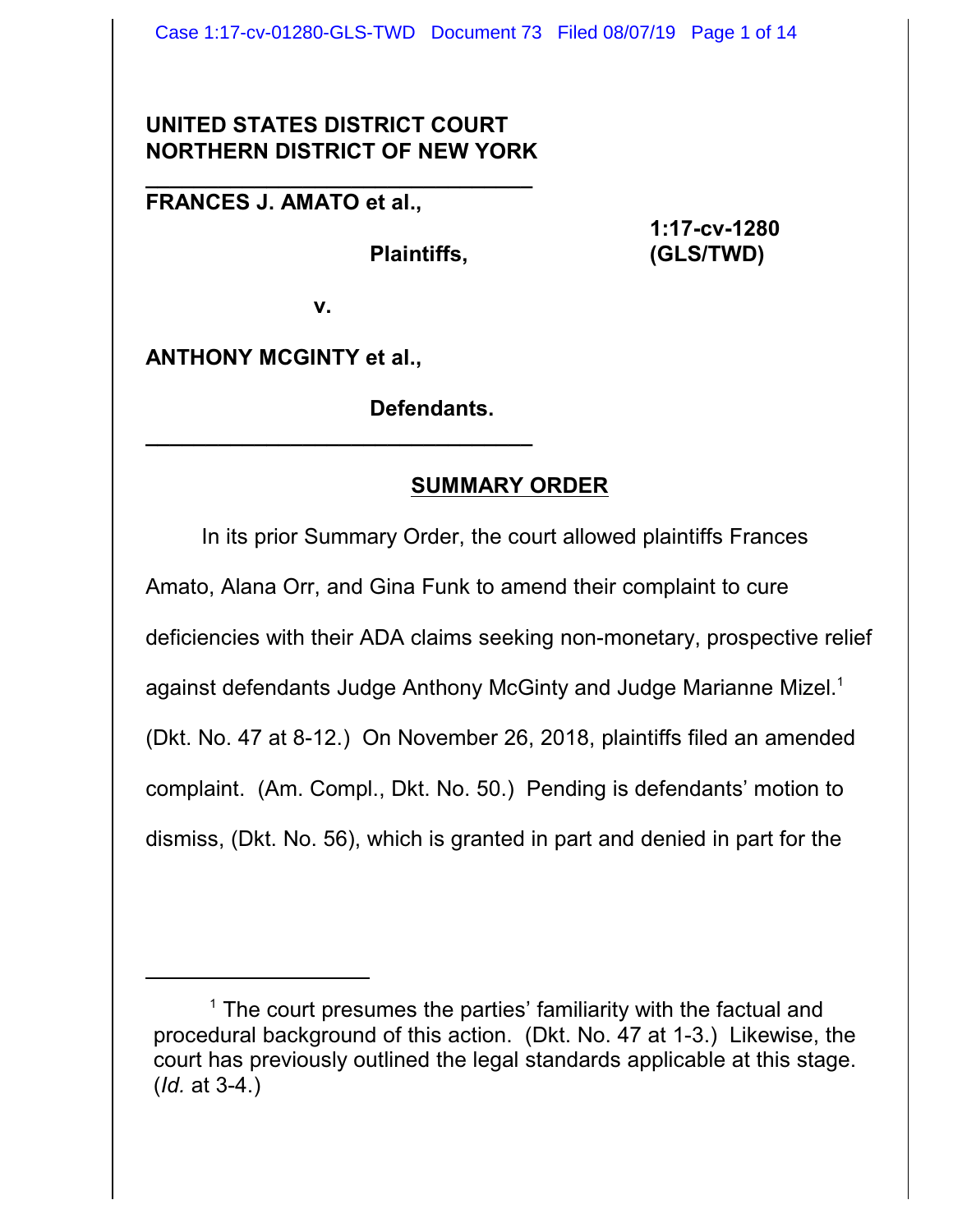following reasons.<sup>2</sup>

Title II of the ADA provides that "no qualified individual with a disability shall, by reason of such disability, be excluded from participation in or be denied the benefits of the services, programs, or activities of a public entity, or be subjected to discrimination by any such entity." 42

 $2$  Also pending is plaintiffs' letter motion requesting "an opportunity and sufficient time to amend [their] [response] to fix . . . defects." (Dkt. No. 70.) In light of their *pro se* status, the court has already granted plaintiffs two "final" extensions to respond to the pending motion to dismiss. (Dkt. Nos. 63 at 1, 66.) The court emphasized that its previous Text Only Order was to be "the FINAL EXTENSION granted absent extraordinary circumstances." (Dkt. No. 66.) Plaintiffs eventually filed a response on April 10, 2019, (Dkt. No. 67), which defendants replied to on April 17, 2019, (Dkt.No. 69). Thereafter, the court received plaintiffs' pending request. (Dkt. No. 70.) In sum, plaintiffs assert that responding to the pending motion was a "hardship" due to their "disabilities," which resulted in "some clerical errors" and the omission of "some critical facts." (*Id.*) It is not apparent what "critical facts" plaintiffs refer to, but, at this stage, the only facts properly before the court are those well-pleaded facts within the confines of the amended complaint. *See Ashcroft v. Iqbal*, 556 U.S. 662, 678 (2009) ("To survive a motion to dismiss, a complaint must contain sufficient factual matter, accepted as true, to state a claim to relief that is plausible on its face.") (internal quotation marks and citation omitted). Not only does the court accept those facts as true, but it also draws all reasonable inferences in plaintiffs' favor. *See Charles v. Orange County*, 925 F.3d 73, 81 (2d Cir. 2019). Given that this matter is fullybriefed, any further extensions at this stage would disturb the balance of the briefing schedule and unnecessarily prolong these proceedings at the expense of judicial resources. As such, plaintiffs' motion, (Dkt. No. 70), is denied. Funk and Orr have also moved for the appointment of counsel. (Dkt. No. 72.) That motion will be addressed by Magistrate Judge Thérèse Wiley Dancks in due course as it pertains to Orr.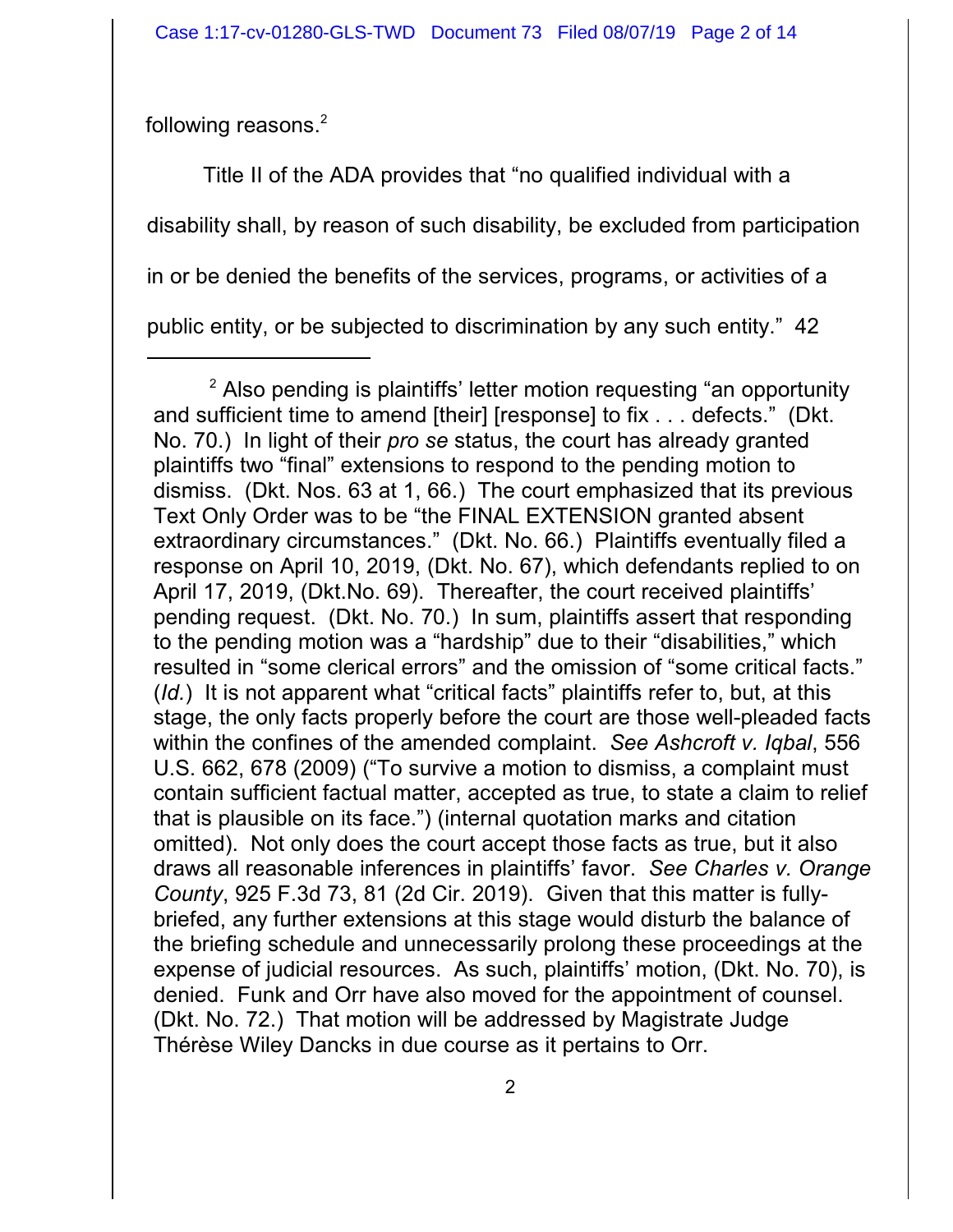U.S.C. § 12132. To plead an ADA claim, a plaintiff must allege: "(1) that [s]he is a qualified individual with a disability; (2) that [s]he was excluded from participation in a public entity's services, programs or activities or was otherwise discriminated against by a public entity; and (3) that such exclusion or discrimination was due to [her] disability." *Fulton v. Goord*, 591 F.3d 37, 43 (2d Cir. 2009) (internal quotation marks and citation omitted). "A qualified individual can base a discrimination claim on any of three available theories: (1) intentional discrimination (disparate treatment); (2) disparate impact; and (3) failure to make a reasonable accommodation." *Id.* at 43 (internal quotation marks and citation omitted).

Plaintiffs' ADA claims appear to rest on the theory that defendants failed to make a reasonable accommodation for their post-traumatic stress disorder (PTSD) during child custody proceedings.<sup>3</sup> (Am. Compl. **\\\rightata**6, 14, 30, 49.) Defendants do not address whether they are proper

<sup>&</sup>lt;sup>3</sup> All of plaintiffs' claims, except for their ADA claims seeking prospective injunctive relief, were previously dismissed with prejudice. (Dkt. No. 47 at 10-11, 12.) Therefore, to the extent plaintiffs now purport to advance claims under Title III of the ADA and Section 504 of the Rehabilitation Act, (Am. Compl. ¶ 58), those claims are dismissed.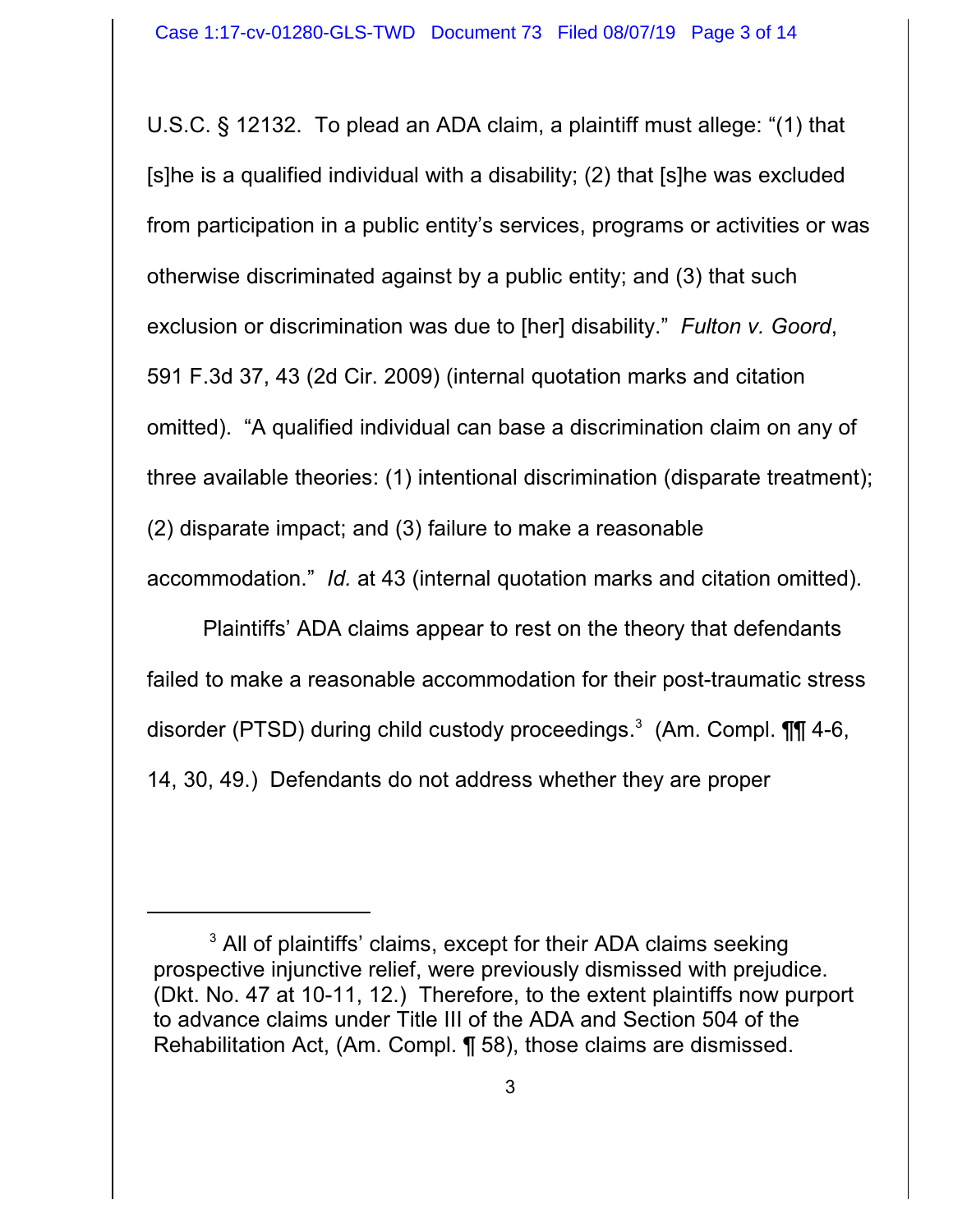defendants<sup>4</sup> or whether plaintiffs are qualified individuals.<sup>5</sup> Instead, they contend only that plaintiffs did not seek specific accommodations related to their disability and "failed to allege that they were mistreated or discriminated against because of their disability." (Dkt. No. 56, Attach. 2 at

<sup>5</sup> Defendants assert that plaintiffs "have . . . alleged in a conclusory fashion that they are qualified individuals with disabilities under the ADA," (Dkt. No. 56, Attach. 2 at 8), but they do not develop this argument.

<sup>&</sup>lt;sup>4</sup> To the extent that plaintiffs assert claims against defendants in their individual capacities, (Am. Compl. ¶¶ 7-8), those claims fail as a matter of law because the ADA does not provide for liability against defendants in their individual capacities. *See Garcia v. SUNY Health Scis. Ctr. of Brooklyn*, 280 F.3d 98, 107 (2d Cir. 2001). It is a closer call as to whether plaintiffs have alleged viable claims against defendants in their official capacities. "Title II coverage . . . includes activities of the . . . judicial branches of State and local governments." 28 C.F.R. pt. 35, App'x B, § 35.102. In its previous decision, the court assumed for the sake of argument that defendants were subject to the ADA. (Dkt. No. 47 at 9.) However, Title II of the ADA pertains only to a "public entity," which includes State or local governments and "any department, agency, special purpose district, or other instrumentality of a State or States or local government." 42 U.S.C. § 12131(1)(A)-(B). It is questionable whether defendants, even when sued in their official capacities, are public entities. *See Santiago v. Garcia*, 70 F. Supp. 2d 84, 89 (D. P.R. 1999) (holding state court judge sued in official capacity was not "public entity" under Title II); *but see Shollenberger v. N.Y. State Unified Court Sys.*, 18 CV 9736, 2019 WL 2717211, at \*5 (S.D.N.Y. June 28, 2019) (allowing ADA claims seeking prospective injunctive relief to proceed against Chief Judge of the State of New York and Chief Administrator of the New York State Unified Court System because "a plaintiff need only allege the defendant[s] ha[ve] responsibility for the alleged conduct and the ability to redress the alleged violations"). Crucially, defendants do not raise this issue.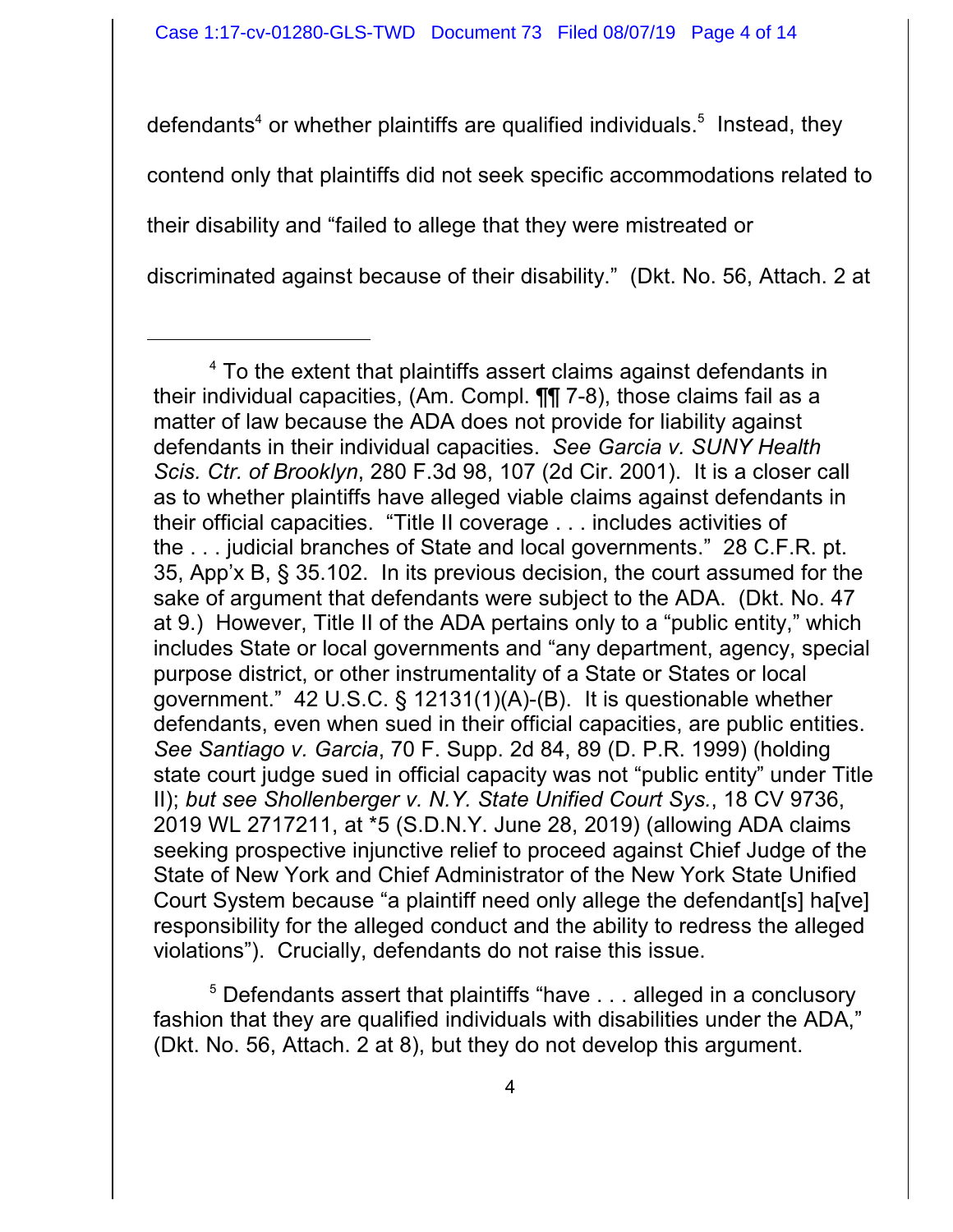7-9; Dkt. No. 69 at 3-4.)

First, a plaintiff bringing an ADA claim under a failure to accommodate theory must allege facts from which it can be reasonably inferred that defendants were aware of his or her need for accommodation. *See Brown v. County of Nassau*, 736 F. Supp. 2d 602, 618 (E.D.N.Y. 2010); *accord Robertson v. Las Animas Cty. Sheriff's Dep't*, 500 F.3d 1185, 1196 (10th Cir. 2007); *cf. Graves v. Finch Pruyn & Co.*, 457 F.3d 181, 184-85 (2d Cir. 2006) (holding Title I of the ADA generally requires plaintiff to request an accommodation).

Whether the public entity's knowledge derives from an individual's request for an accommodation or an individual's obvious need for an accommodation, the critical component of the entity's knowledge is that it is aware not just that the individual is disabled, but that the individual's disability affects h[er] ability to receive the benefits of the entity's services.

*Brown*, 736 F. Supp. 2d at 619 (quoting *Robertson*, 500 F.3d at 1197 n.10).

Here, Amato alleges that her PTSD was "exacerbated whenever

[she] was forced to attend a court hearing," (Am. Compl. ¶ 12), and

"[d]efendants refused every accommodation requested by [her]," (*id.* ¶ 18).

But she stops short of alleging what accommodation she requested from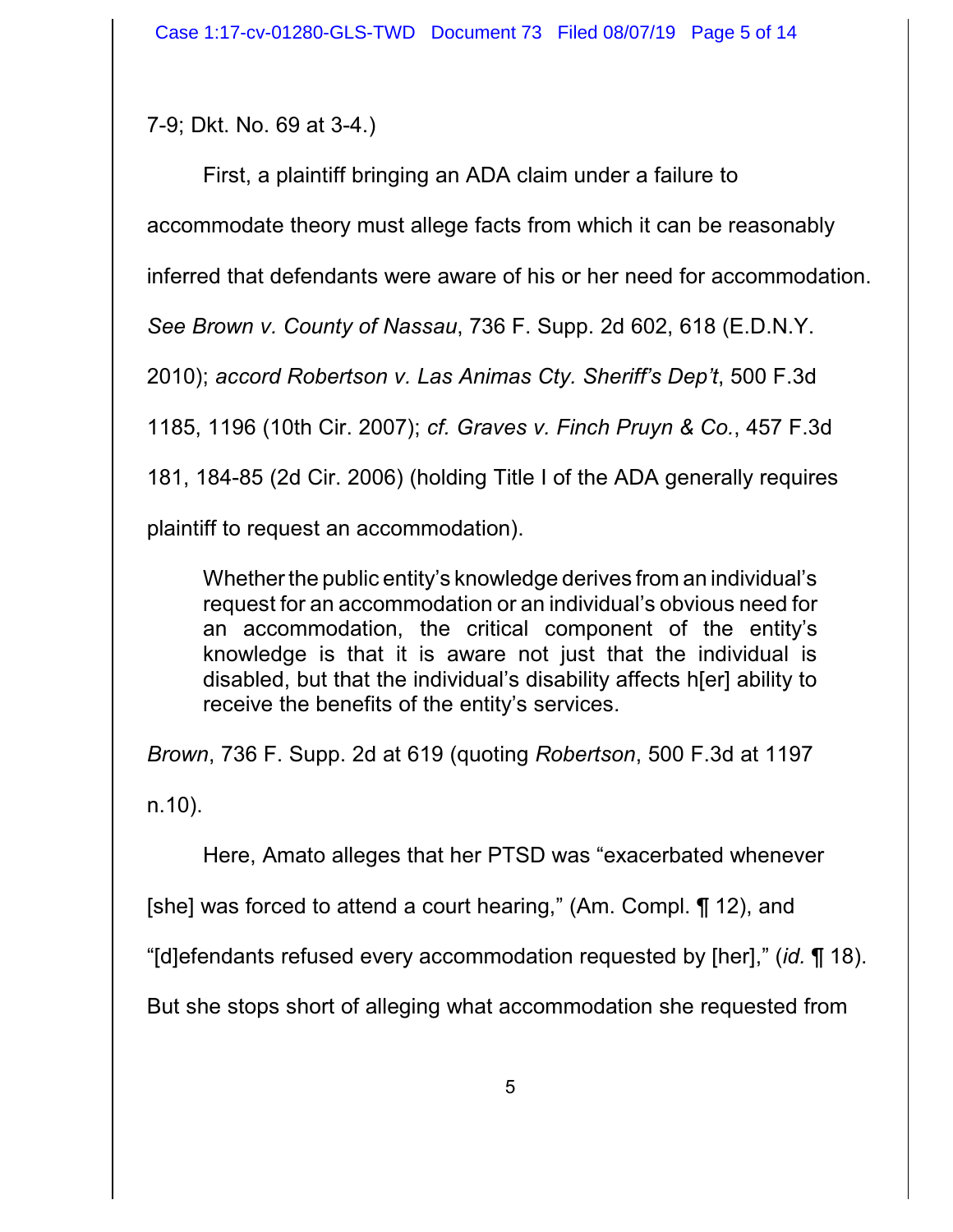any defendant. (*Id.* ¶¶ 9-20.) Amato merely alleges in conclusory fashion that defendants knew of her disability and need for accommodation. (*Id.* ¶ 14.) Similarly, Funk alleges that "[d]ue to the courts [sic] actions she was and is unable to conduct herself as expected in the litigation," (*id.* ¶ 50), but she too fails to allege what accommodation she requested from any defendant, (*id.* ¶¶ 39-53). Like Amato, Funk merely alleges in conclusory fashion that defendants knew of her disability and need for accommodation. (*Id.* ¶ 49.) Because the court is "'not . . . bound to accept conclusory allegations or legal conclusions masquerading as factual conclusions,'" *In re Facebook, Inc.*, 797 F.3d 148, 159 (2d Cir. 2015) (quoting *Faber v. Met. Life Ins. Co.*, 648 F.3d 98, 104 (2d Cir. 2011)), it agrees with defendants that Amato and Funk fail to state an ADA claim, (Dkt. No. 56, Attach. 2 at 8, 9). As such, the claims of Amato and Funk are dismissed.<sup>6</sup> *See Brown*, 736 F. Supp. 2d at 619.

As for Orr, defendants are incorrect that "[she] fails to allege any specific accommodation she sought from either defendants which was denied." (Dkt. No. 56, Attach. 2 at 9.) To the contrary, Orr alleges that she

 $6$  Likewise, to the extent that Amato attempts to state a retaliation claim under the ADA, (Am. Compl. ¶ 17), it is dismissed as conclusory. *See Bell Atl. Corp. v. Twombly*, 550 U.S. 544, 556-57 (2007).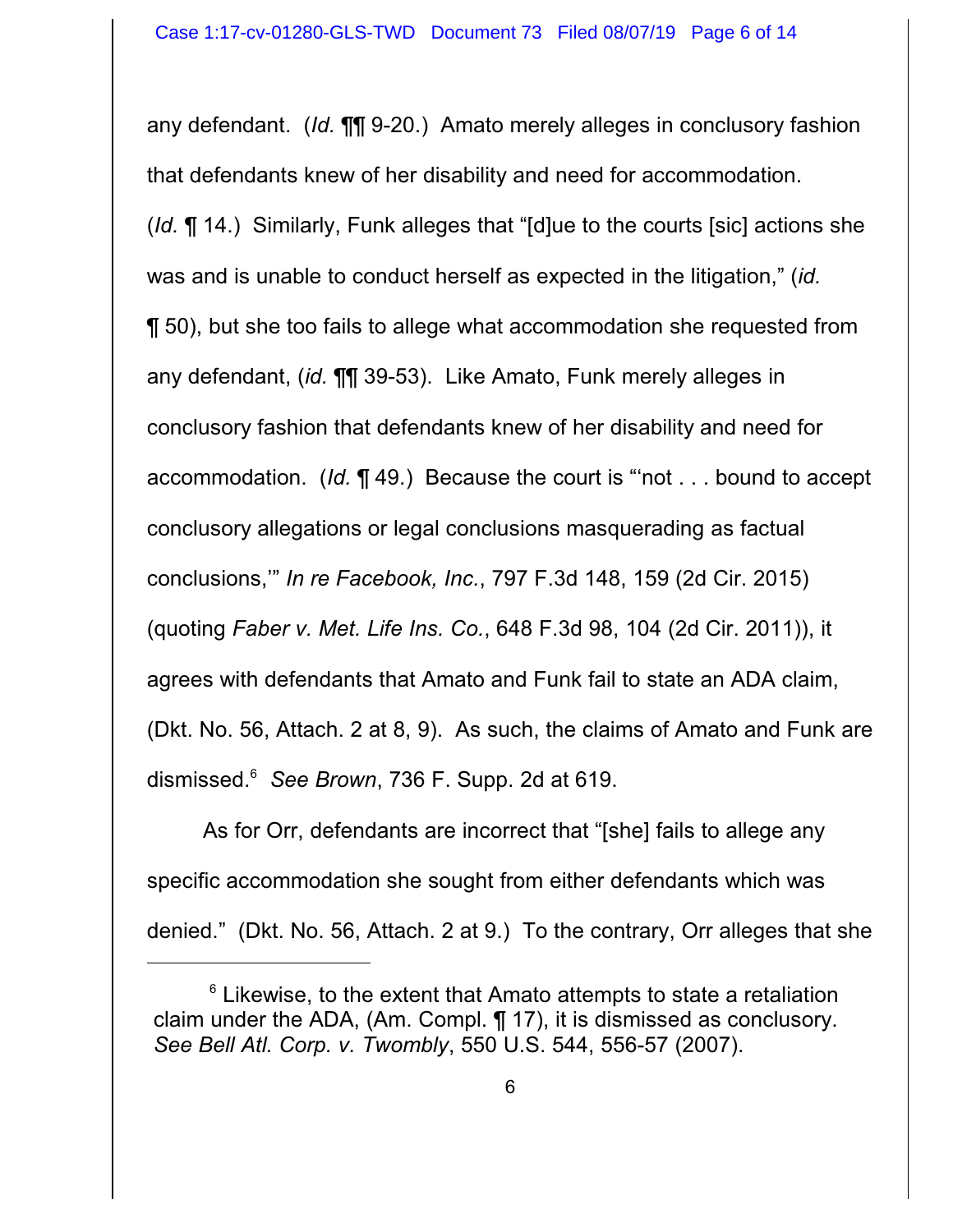requested an audio recording of the proceedings "as an accommodation for her concentration problems due to her PTSD," which was denied by Judge McGinty. (Am. Compl. ¶ 37.) It can also be reasonably inferred that Judge Mizel knew about Orr's PTSD based on a mental health evaluation, (*id.* ¶ 34), and denied her requests for "adequate counsel," "to have all parties evaluated by a custody evaluator," for the court "[to] adopt[] the recommendations of mental health professionals," (*id.* ¶ 36), as well as for "an adjournment of trial in order to give her time to prepare," (*id.* ¶ 38). Moreover––contrary to defendants' argument that "Orr's claims are bereft of any specific allegations stemming from her PTSD," (Dkt. No. 56, Attach. 2 at 8)––she alleges that "[her] disabilities . . . prevented her providing testimony without appearing defensive," caused her to be "unable to connect to her feelings about losing custody," caused her to be "unable to concentrate during the proceedings," and "caused her to feel attacked during the litigation," (*id.* ¶ 33).

Defendants also argue that Orr fails to state a claim because she "makes no allegation that [d]efendants took action against her *because* of her disability." (Dkt. No. 56, Attach. 2 at 9.) The court agrees that the amended complaint is completely devoid of allegations that defendants'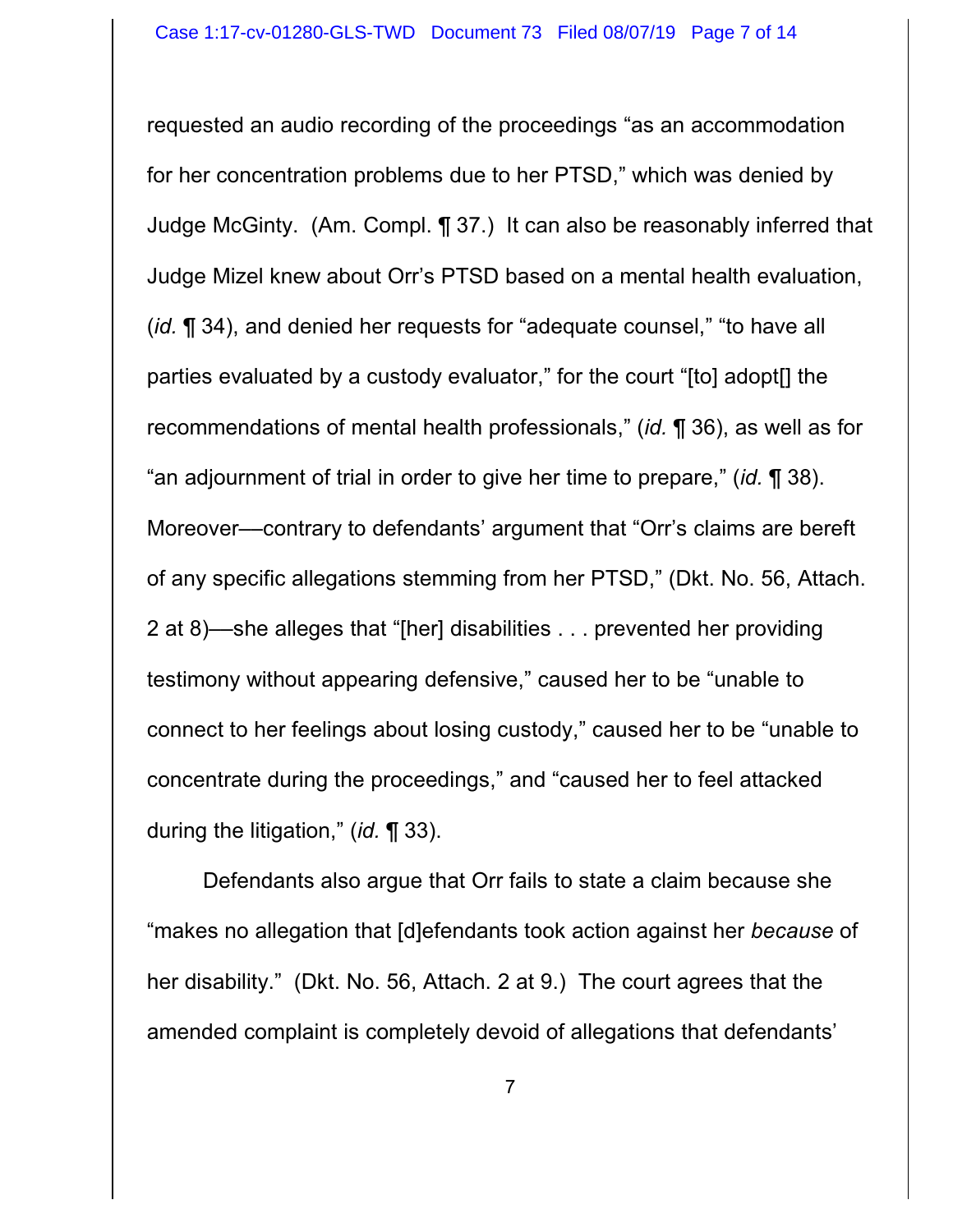conduct was based on Orr's PTSD. (Am. Compl. ¶¶ 21-38.) As such, to the extent that Orr attempts to advance ADA claims under an intentional discrimination theory, they are dismissed. *See, e.g.*, *Byng v. Delta Recovery Servs., LLC*, No. 6:13–cv–733, 2013 WL 3897485, at \*9

(N.D.N.Y. July 29, 2013) ("Plaintiff has failed to allege . . . that

[d]efendants' alleged conduct was in any way caused by, or related to,

[p]laintiff's alleged disability."); *Bobrowsky v. Yonkers Courthouse*, 777 F.

Supp. 2d 692, 716 (S.D.N.Y. 2011) ("[T]he [c]omplaint is completely devoid

of facts, or even allegations, that any purported mistreatment was

motivated by discriminatory animus or ill will based on [plaintiff's]

disability."). However, defendants' suggestion that this also mandates

dismissal of Orr's reasonable accommodation claim misses the mark.

The [reasonable accommodation] theory would be entirely redundant if it required proof that the defendants' actions were motivated by animus towards the [disabled]. Indeed for the reasonable accommodation theory to be meaningful, it must be a theory of liability for cases where we assume there is a valid reason behind the actions of the [defendant], but the [defendant] is liable nonetheless if it failed to reasonably accommodate the [disability] of the plaintiff.

*Good Shepherd Manor Found., Inc. v. City of Momence*, 323 F.3d 557, 562 (7th Cir. 2003).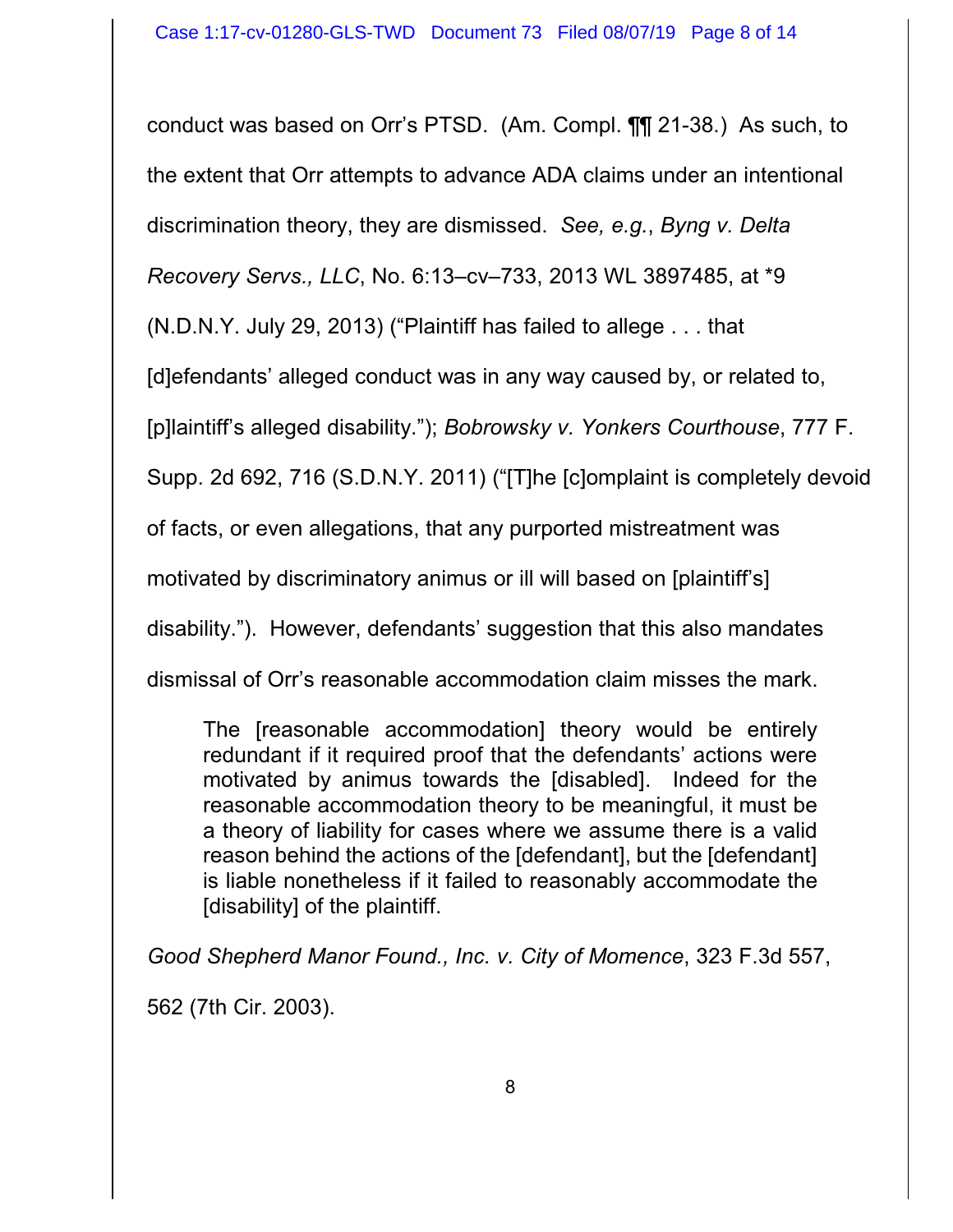Of course, Orr must still "demonstrate that a denial of benefits occur[ed] . . . because of [her] disability." *Henrietta D. v. Bloomberg*, 331 F.3d 261, 278 (2d Cir. 2003) (internal quotation marks and citations omitted). But in order to succeed on a failure to accommodate theory––as opposed to an intentional discrimination theory––Orr does not need to allege that defendants made the decision to deny her requests *because* of her PTSD. *See id.* at 276. "Quite simply, the demonstration that a disability makes it difficult for a plaintiff to access benefits that are available to both those with and without disabilities is sufficient to sustain a claim for a reasonable accommodation." *Id.* at 277.

Defendants make no other arguments that warrant dismissal of Orr's claims. <sup>7</sup> Nevertheless, the court remains skeptical about their ultimate

 $7$  Defendants' argument that plaintiffs' claims are barred by absolute judicial immunity, (Dkt. No. 56, Attach. 2 at 2-7), is meritless, given that such immunity does not apply to claims seeking prospective injunctive relief. *See Pulliam v. Allen*, 466 U.S. 522, 536-543 (1984); *McKeown v. N.Y. State Comm'n on Judicial Conduct*, 377 F. App'x 121, 124 (2d Cir. 2010). As already explained, the ADA allows plaintiffs to seek such injunctive relief. (Dkt. No. 47 at 8 (citing *Harris v. Mills*, 572 F.3d 66, 72 (2d. Cir. 2009)).) Defendants' reliance on *Brooks*, and the cases cited therein, is misplaced. (Dkt. No. 47 at 3-5.) In *Brooks*, the plaintiff did not seek injunctive relief that could be properly characterized as prospective in nature. (*See Brooks v. Onondaga Cty. Dep't of Children & Family Servs.*, 5:17-CV-1186, Am. Compl., Dkt. No. 9 at 8.) Thus, when the court ruled that judicial immunity extended to plaintiff's ADA claims against a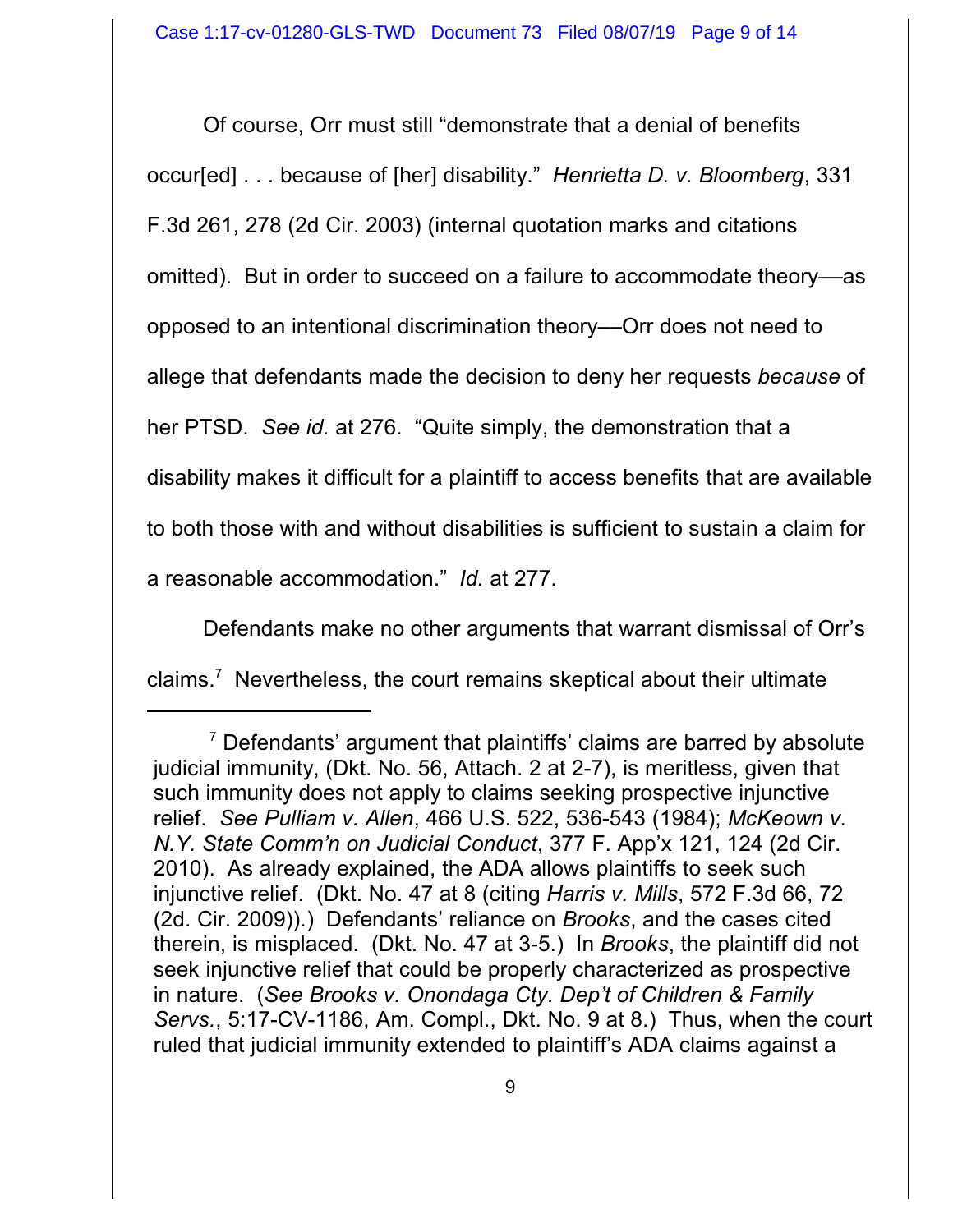viability.

Although it is clear that Title II protects a qualified individual's "fundamental right of access to the courts," *Tennessee v. Lane*, 541 U.S. 509, 533-34 (2004), it is less clear that Orr has plausibly alleged that defendants infringed her right of access to Family Court. In sum, it appears that Orr labels all unfavorable decisions in the underlying child custody proceedings as failures to reasonably accommodate her PTSD. (Am. Compl. ¶¶ 21-38*.*) She even goes so far as to argue that "[d]efendants could have accommodated [her] . . . disabilities by returning custody to [her]."<sup>8</sup> (Dkt. No. 67 at 19.) Based on this logic, it appears that

<sup>8</sup> Amato and Funk make similarly off-base arguments: "[Judge] McGinty could have acknowledged that . . . Amato was the primary caregiver in her child's life and not severed their bond," (Dkt. No. 67 at 17), and "[d]efendants could have accommodated . . . Funk's . . . disabilities by returning custody to [her]," (*id.* at 22). Even if the ADA were designed to remedy such conduct, such claims seek direct review of decisions issued by state court judges and, as defendants suggest, would be barred by the *Rooker-Feldman* doctrine. (Dkt. No. 56, Attach. 2 at 9-11); *see Dist. of Columbia Court of Appeals v. Feldman*, 460 U.S. 462, 482 (1983) ("[A] United States District Court has no authority to review final judgments of a state court in judicial

defendant judge, it expressed no opinion on whether such immunity bars ADA claims to the extent that they seek injunctive relief. *See Brooks v. Onondaga Cty. Dep't of Children & Family Servs.*, 5:17-CV-1186, 2018 WL 2108282, at \*4-5 (N.D.N.Y. Apr. 9, 2018) (collecting same cases cited by defendants).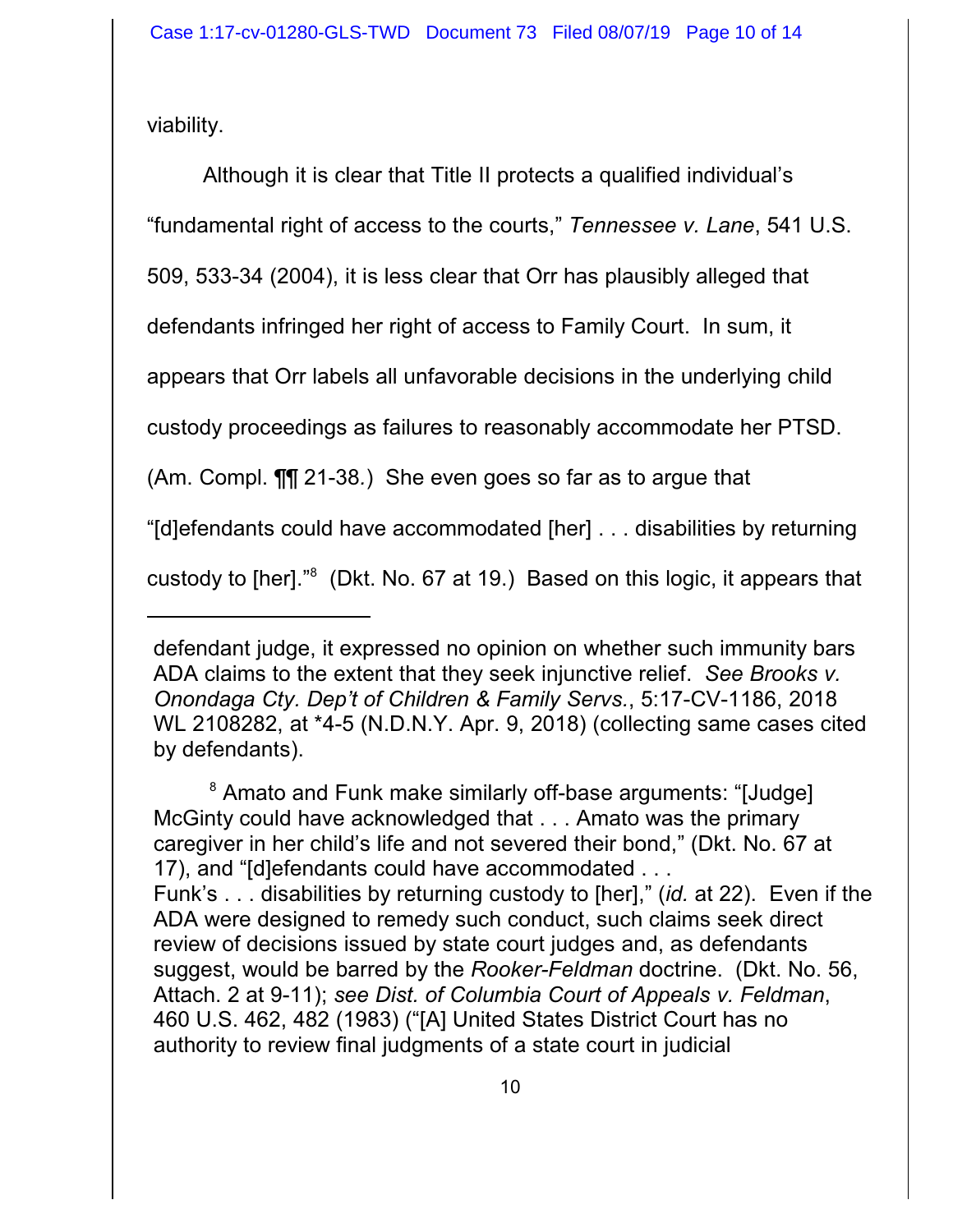"what [plaintiff] ultimately seeks to challenge is not illegal discrimination against the disabled, but the substance of services provided to h[er]." *Doe v. Pfrommer*, 148 F.3d 73, 84 (2d Cir. 1998); *see Felix v. N.Y.C. Transit Auth.*, 324 F.3d 102, 107 (2d Cir. 2003) ("The ADA mandates reasonable accommodation of people with disabilities in order to put them on an even playing field with the non-disabled; it does not authorize a preference for disabled people generally.") (internal citation omitted); *Woods v. City of Utica*, 902 F. Supp. 2d 273, 280 (N.D.N.Y. 2012) ("A reasonable accommodation is one that gives the disabled person 'meaningful access' to the services sought.") (internal citation omitted). In the courtroom context, "meaningful access" has been held to be consistent with the due process principle that, within the limits of practicability, all individuals must be afforded a meaningful opportunity to be heard. *See Lane*, 541 U.S. at 532-33; *cf. Tenenbaum v. Williams*, 193 F.3d 581, 593 (2d Cir. 1999) ("As a general rule . . . before parents may be deprived of the care, custody or management of their children without their consent, due

process—ordinarily a court proceeding resulting in an order permitting removal—must be accorded to them.") (internal citations omitted).

proceedings.").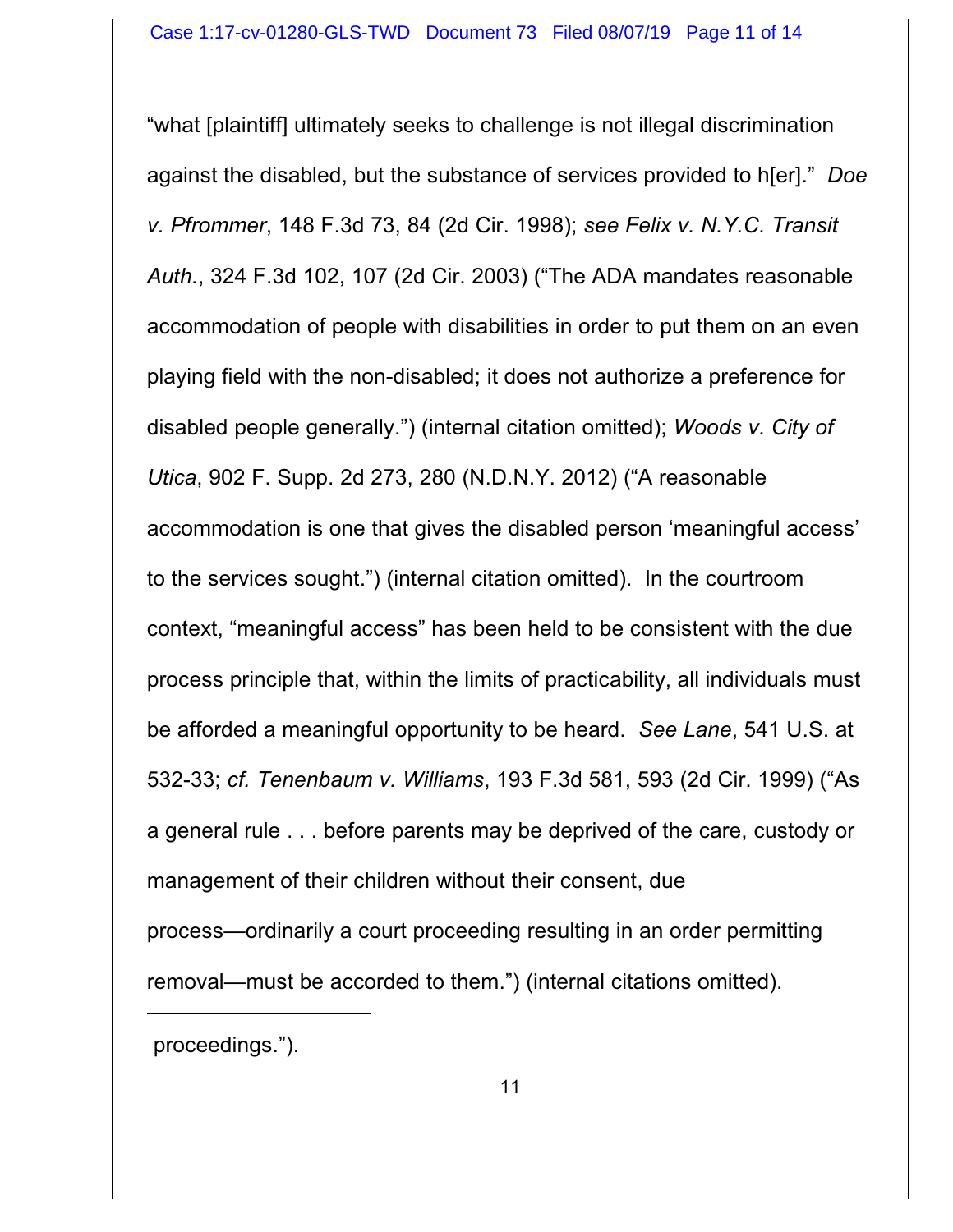Here, the amended complaint is devoid of any material impediments to Orr's ability to receive meaningful access to the opportunity, benefit, or services offered by Family Court. That is, Despite Orr's PTSD and the denial of her requests, Orr was able to "engage[] in custody litigation," (Am. Compl. ¶ 22), including "[a] trial on child custody," (*id.* ¶ 24). She was able to appear before multiple family court judges and assert allegations against her child's father, including allegations of child abuse. (*Id.* ¶ 24.) A factfinding proceeding was held. (*Id.* ¶ 25.) After Judge McGinty entered an order giving joint legal custody to her child's father and maternal grandparents, Orr was able to file a petition for modification of custody and present evidence. (*Id.* ¶¶ 26-28.) She was able to provide testimony at the proceedings. (*Id.* ¶ 33.) Although she complains that Judge Mizel "refused to assign adequate representation to [her]," Orr alleges that an attorney was previously assigned to her. (*Id.* ¶ 37.) Additionally, Orr does not allege that she was not permitted a reasonable amount of time to prepare for proceedings nor provide any specifics about the nature of the adjournment requested (*i.e.*, when it was requested and how long of an adjournment was sought). (*Id.* ¶ 38.) As such, it does not appear that Orr's PTSD excluded her from accessing the process due from Family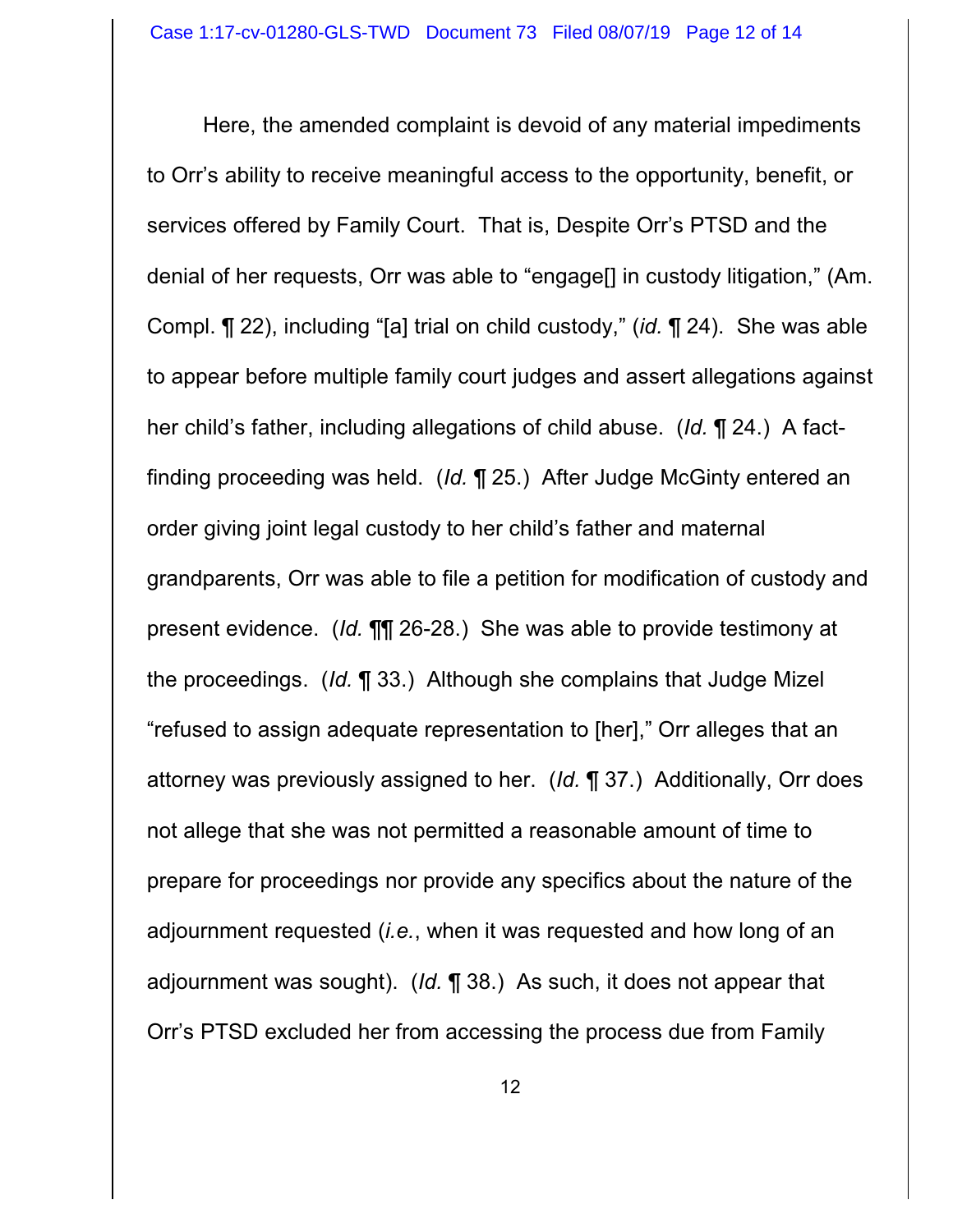Court. *See Aron v. Becker*, 48 F. Supp. 3d 347, 378 (N.D.N.Y. 2014) (dismissing ADA claim "[b]ecause the allegations in the [c]omplaint indicate that [p]laintiff could reasonably access the public opportunity or benefit in issue").

But all of that is academic given defendants' failure to raise these arguments so as to give Orr an opportunity to address them. Accordingly, this portion of defendants' motion is denied.

**WHEREFORE**, for the foregoing reasons, it is hereby

**ORDERED** that plaintiffs' motion for an extension of time to fix defects in their response (Dkt. No 70) is **DENIED**; and it is further

**ORDERED** that defendants' motion to dismiss (Dkt. No 56) is

**GRANTED IN PART and DENIED IN PART** as follows:

**DENIED** as it relates to Orr's failure to accommodate claims

pursuant to Title II of the ADA seeking prospective injunctive relief

against defendants in their official capacities; and

**GRANTED** in all other respects; and it is further

**ORDERED** that the Clerk terminate plaintiffs Amato and Funk as parties to this action; and it is further

**ORDERED** that the parties contact Magistrate Judge Thérèse Wiley